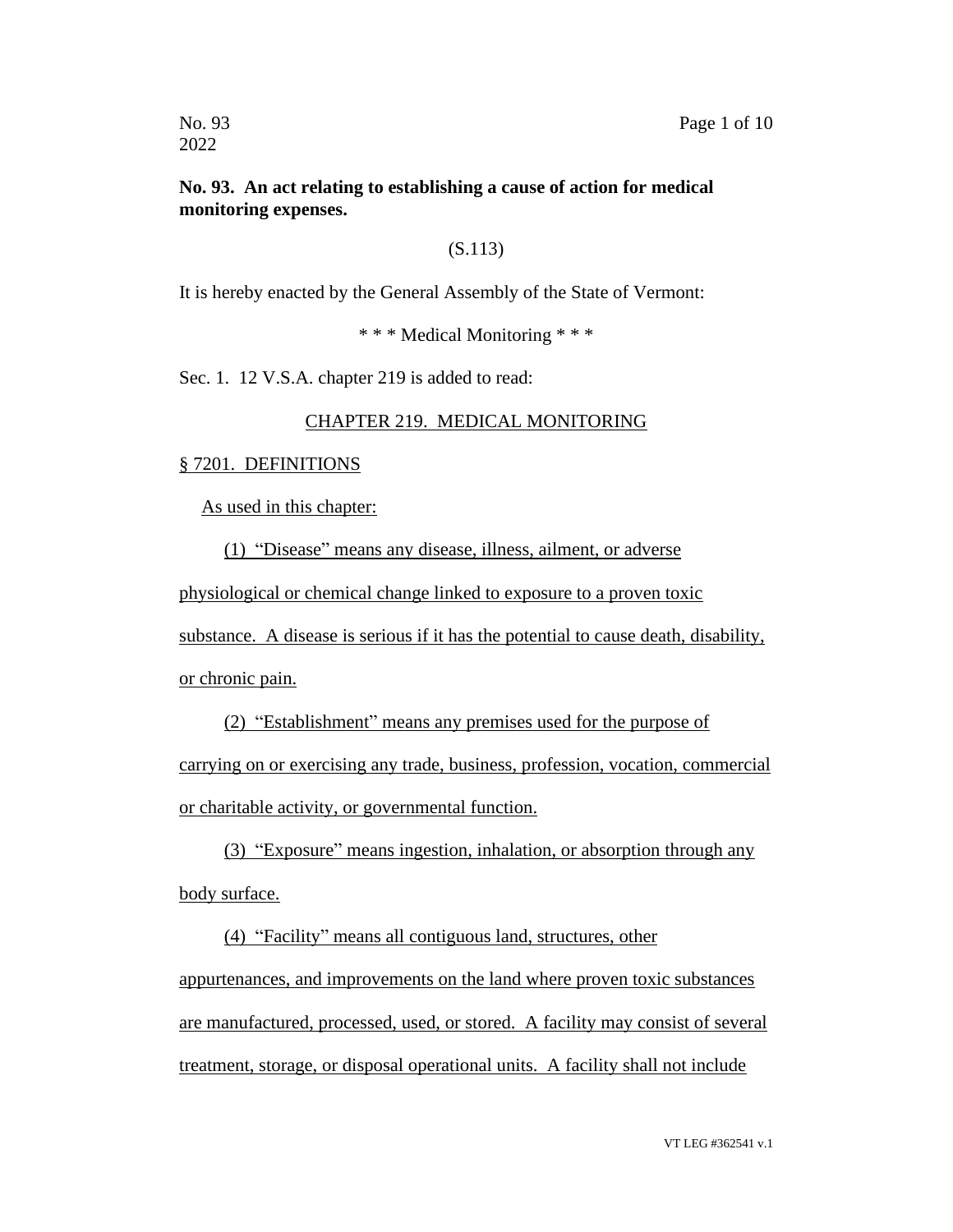land, structures, other appurtenances, and improvements on the land owned by a municipality.

(5) "Large facility" means a facility:

(A) where an activity within a Standard Industrial Classification code of 10 through 14, 20 through 39, 40 through 42, 44 through 46, or 49 is conducted or was conducted; and

(B)(i) where, at any one time, 10 or more full-time or full-time equivalent employees have been employed; or

(ii) that is owned or operated by a person who, when all facilities or establishments that the person owns or controls are aggregated, has employed 500 employees at any one time.

(6) "Medical monitoring" means a program of medical tests or

procedures for the purpose of early detection of signs or symptoms of a latent disease resulting from exposure.

(7) "Operator" means a person who manages, conducts, or directs the operations of a facility.

(8) "Owner" means a person who owns or controls a facility. "Owner" shall not mean a person who without participating in the management of the facility holds indicia of ownership primarily to protect a security interest.

(9) "Person" means any individual; partnership; company; corporation; association; unincorporated association; joint venture; trust; municipality; the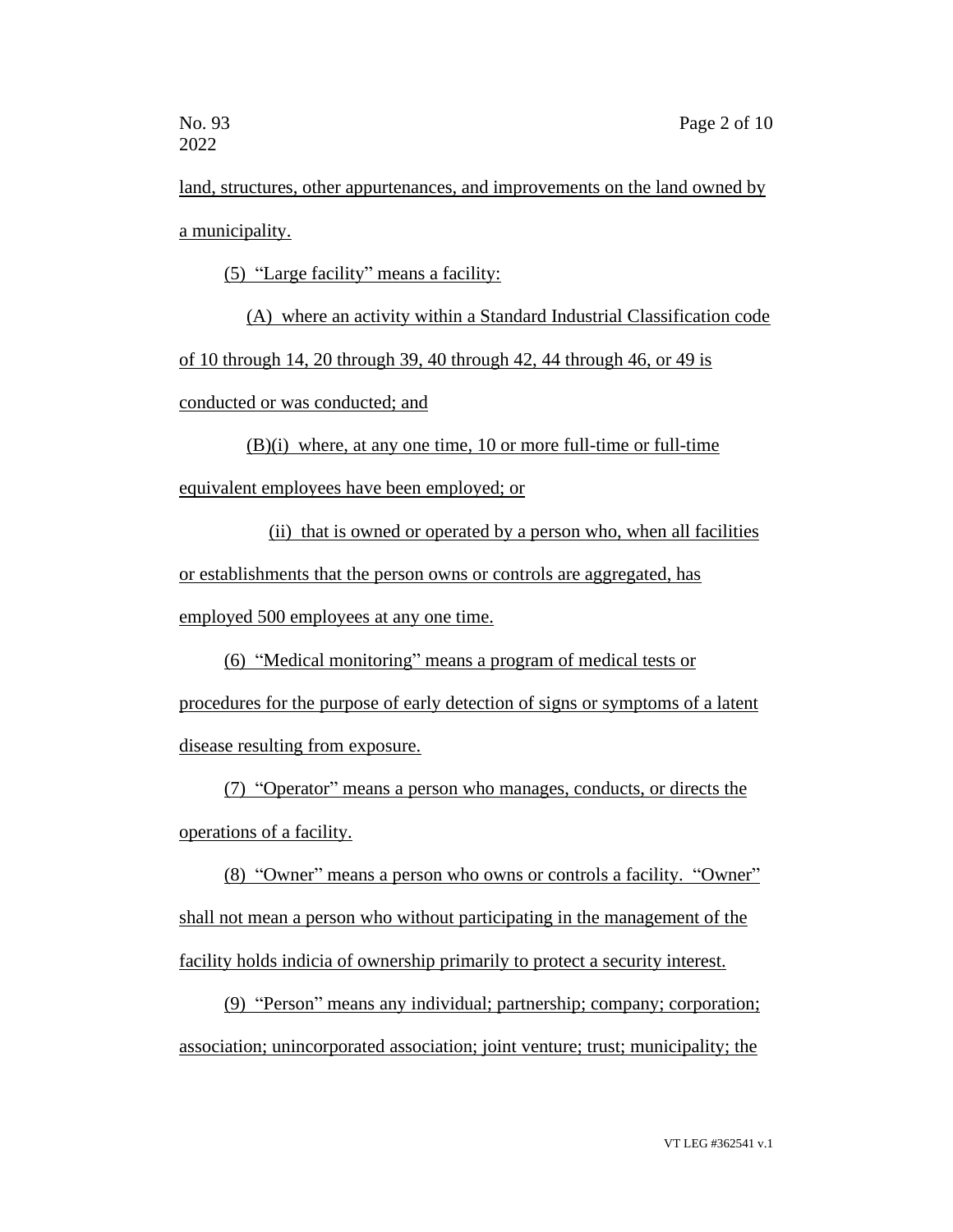State of Vermont or any agency, department, or subdivision of the State; federal agency; or any other legal or commercial entity.

(10)(A) "Proven toxic substance" means any substance, mixture, or compound that may cause personal injury or disease to humans and that satisfies one or more of the following:

(i) the substance, mixture, or compound is listed on the U.S. Environmental Protection Agency Consolidated List of Chemicals Subject to the Emergency Planning and Community Right-To-Know Act, Comprehensive Environmental Response, Compensation and Liability Act, and Section 112(r) of the Clean Air Act;

(ii) the substance, mixture, or compound is defined as a "hazardous material" under 10 V.S.A. § 6602 or under rules adopted under 10 V.S.A. chapter 159;

(iii) testing has produced evidence, recognized by the National Institute for Occupational Safety and Health or the U.S. Environmental Protection Agency, that the substance, mixture, or compound poses acute or chronic health hazards;

(iv) the Department of Health has issued a public health advisory for the substance, mixture, or compound;

(v) the Secretary of Natural Resources has designated the substance, mixture, or compound as a hazardous waste under 10 V.S.A. chapter 159; or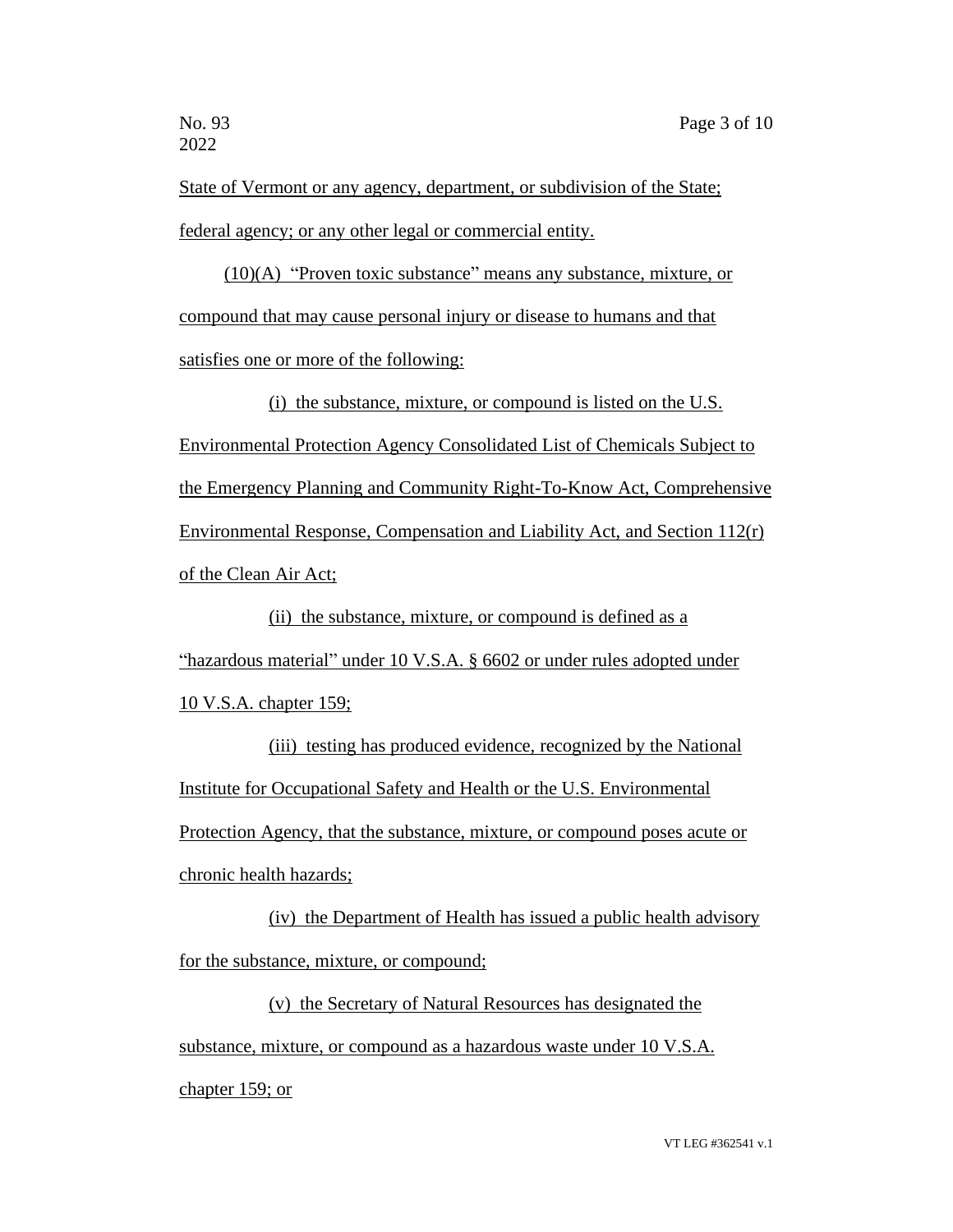(vi) exposure to the substance, mixture, or compound is shown by expert testimony to increase the risk of developing a serious latent disease.

(B) "Proven toxic substance" shall not mean:

(i) a pesticide when applied consistent with good practice; in conformity with federal, State, and local laws, rules, and regulations; and according to the manufacturer's instructions; or

(ii) ammunition or components thereof, firearms, air rifles, discharge of firearms or air rifles, or hunting or fishing equipment or components thereof.

(11) "Release" means any act or omission that allows a proven toxic substance to enter the air, land, surface water, or groundwater.

(12) "Tortious conduct" or "tortious" means negligence, trespass, nuisance, product liability, or common law liability for ultra-hazardous or abnormally dangerous activity.

§ 7202. MEDICAL MONITORING FOR EXPOSURE TO PROVEN TOXIC **SUBSTANCES** 

(a) A person without a present injury or disease shall have a cause of action for the remedy of medical monitoring against a person who is the owner or operator of a large facility from which a proven toxic substance was released if all of the following are demonstrated by a preponderance of the evidence:

(1) exposure at a rate significantly greater than the general population;

(2) to a proven toxic substance;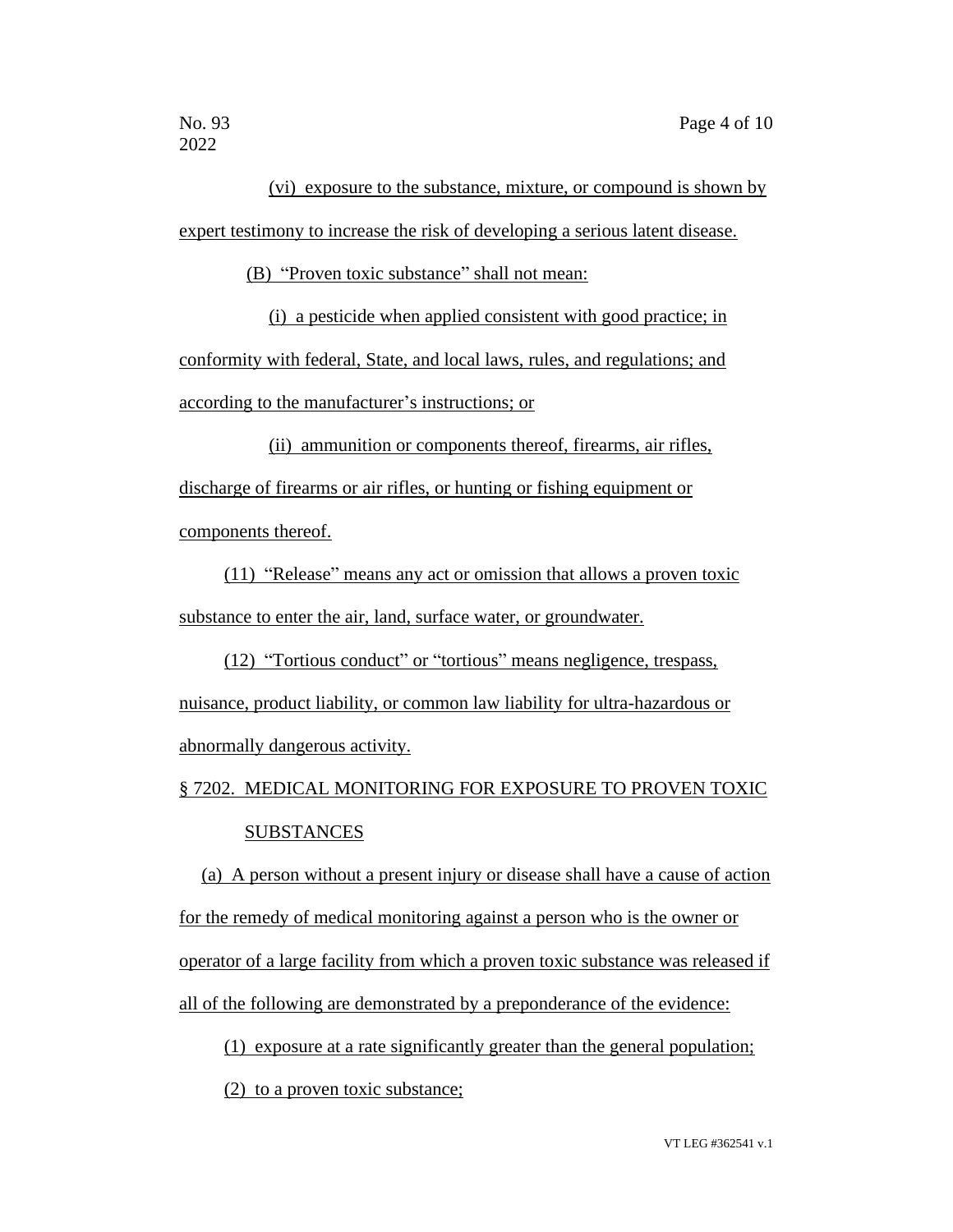(3) as a result of tortious conduct of the defendant;

(4) as a proximate result of the exposure, plaintiffs have suffered an increased risk of contracting a serious disease;

(5) the increased risk makes it medically necessary for the plaintiffs to undergo periodic medical examination different from that prescribed for the general population in the absence of exposure; and

(6) monitoring procedures exist that are reasonable in cost and safe for use.

(b) If the cost of medical monitoring is awarded, a court shall order the defendant found liable to pay the award to a court-supervised medical monitoring program administered by one or more appropriate health professionals, including professionals with expertise in exposure to toxic substances or expertise with treating or monitoring the relevant latent disease or diseases.

(c) Upon an award of medical monitoring under subsection (b) of this section, the court shall award to the plaintiff reasonable attorney's fees and other litigation costs reasonably incurred.

 $(d)(1)$  This chapter shall be the exclusive remedy for a person without a present injury to bring a cause of action to seek medical monitoring due to exposure to a proven toxic substance.

(2) Except as provided under subdivision (1) of this subsection, nothing in this chapter shall be deemed to preclude the pursuit of any other civil or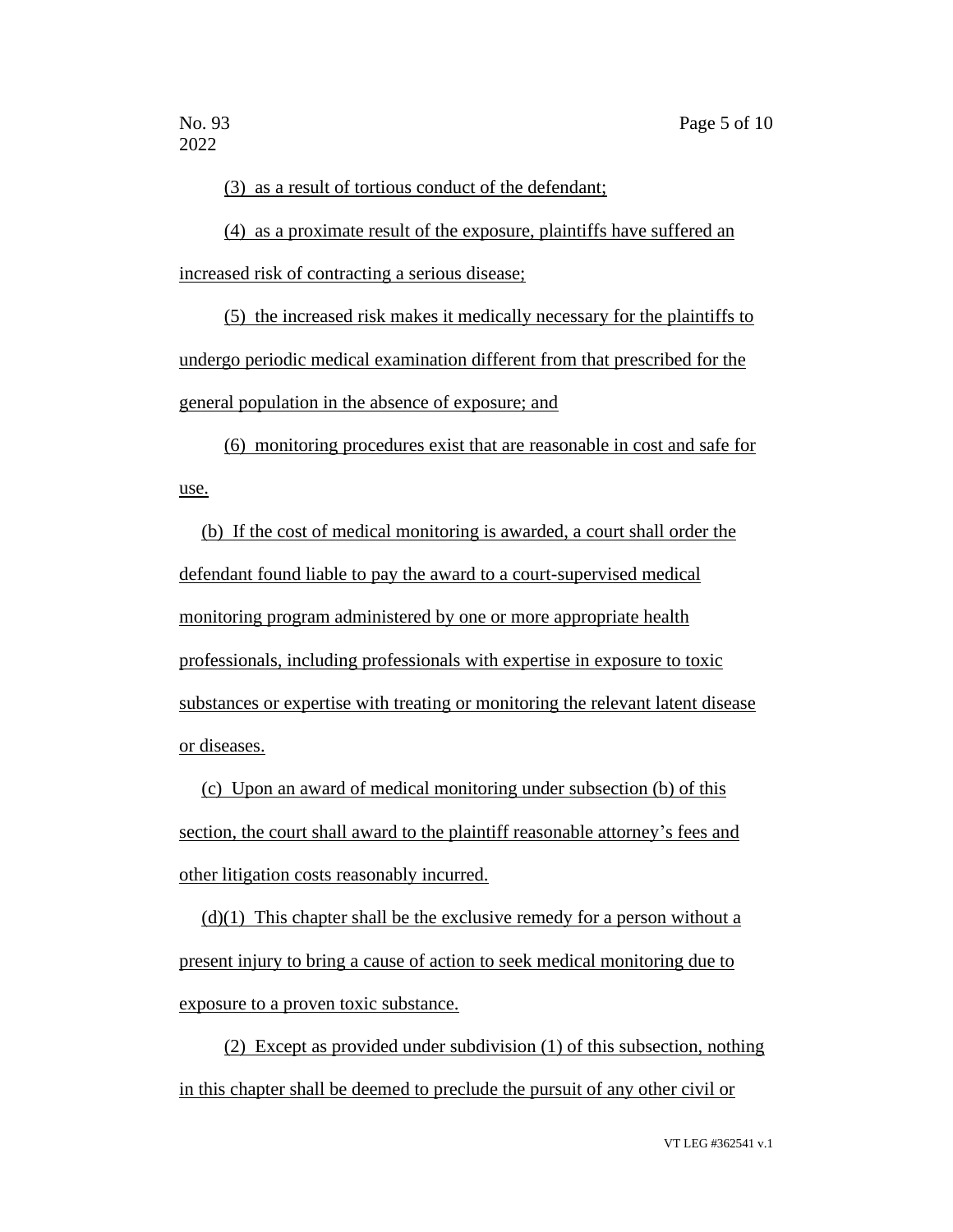injunctive remedy or defense available under statute or common law, including the right of any person to seek to recover for damages related to the manifestation of a latent disease. The remedies and defenses in this chapter are in addition to those provided by existing statutory or common law.

(e) This section shall not increase the rights and remedies available under 21 V.S.A. chapter 9 to an employee who suffers a personal injury by accident arising out of and in the course of employment, provided that 21 V.S.A. chapter 9 shall not limit the right of a person who has not suffered a personal injury by accident arising out of and in the course of employment to bring a cause of action for medical monitoring.

\* \* \* Hazardous Material Releases \* \* \*

Sec. 2. 10 V.S.A. § 6615 is amended to read:

§ 6615. LIABILITY

(a) Subject only to the defenses set forth in subsections (d) and (e) of this section, the following persons shall be liable for abating a release or threatened release of hazardous material and the costs of investigation, removal, and remedial actions incurred by the State that are necessary to protect the public health or the environment:

(1) the owner or operator of a facility, or both;

(2) any person who at the time of release or threatened release of any hazardous material owned or operated any facility at which such hazardous materials were disposed of;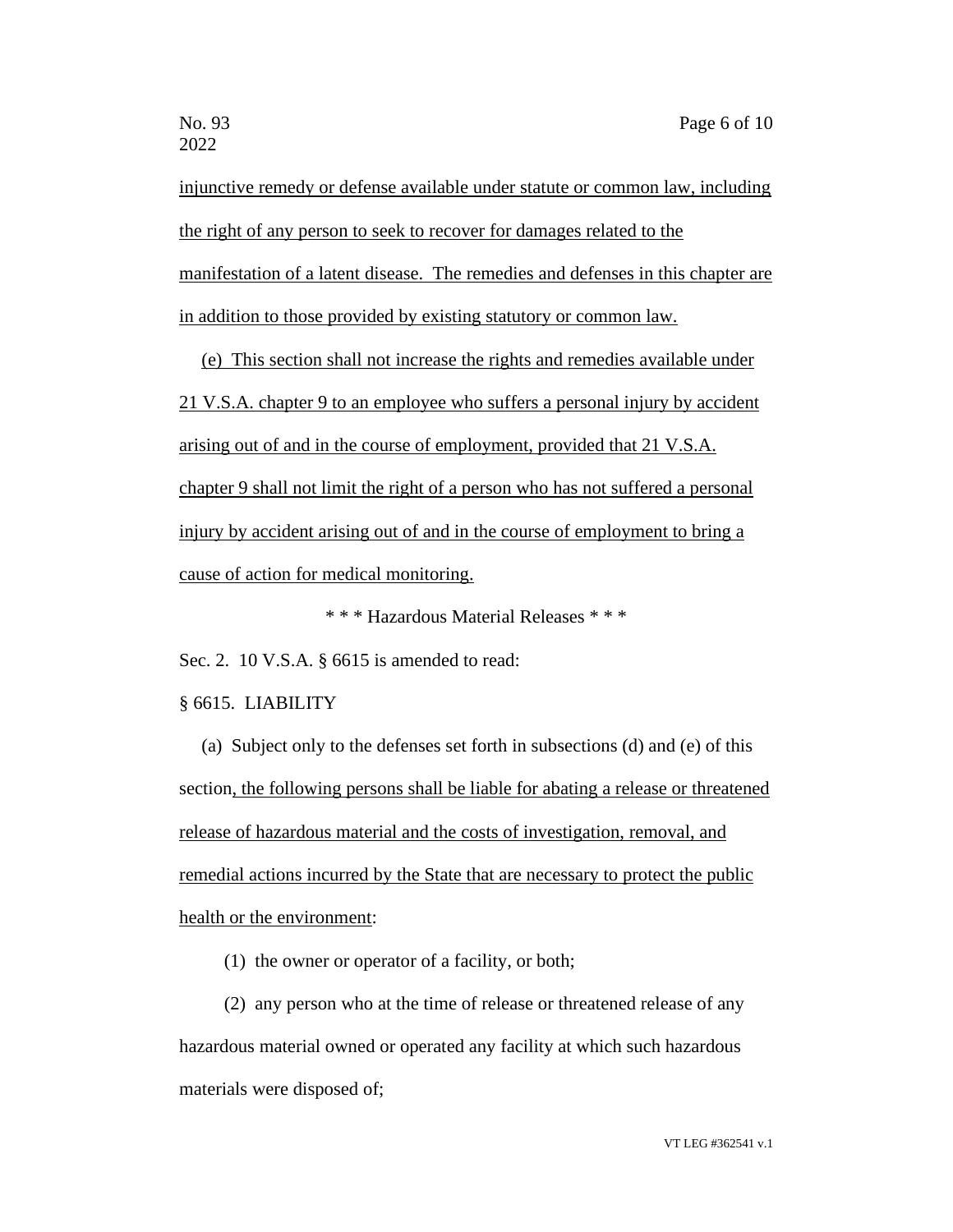(3) any person who by contract, agreement, or otherwise arranged for disposal or treatment, or arranged with a transporter for transport for disposal or treatment, of hazardous materials owned or possessed by such person, by any other person or entity, at any facility owned or operated by another person or entity and containing such hazardous materials; and

(4) any person who accepts or accepted any hazardous materials for transport to disposal or treatment facilities selected by such persons, from which there is a release, or a threatened release of hazardous materials shall be liable for:; and

(A) abating such release or threatened release; and

(B) costs of investigation, removal, and remedial actions incurred by the State which are necessary to protect the public health or the environment.

(5) any person who manufactured for commercial sale a hazardous material and who knew or should have known that the material presented a threat of harm to human health or the natural environment.

\* \* \*

(d)(1) There shall be no liability under this section for a person otherwise liable who can establish by a preponderance of the evidence that the release or threat of release of hazardous material and the resulting damages were caused solely by any of the following:

- (A) An act of God.
- (B) An act of war.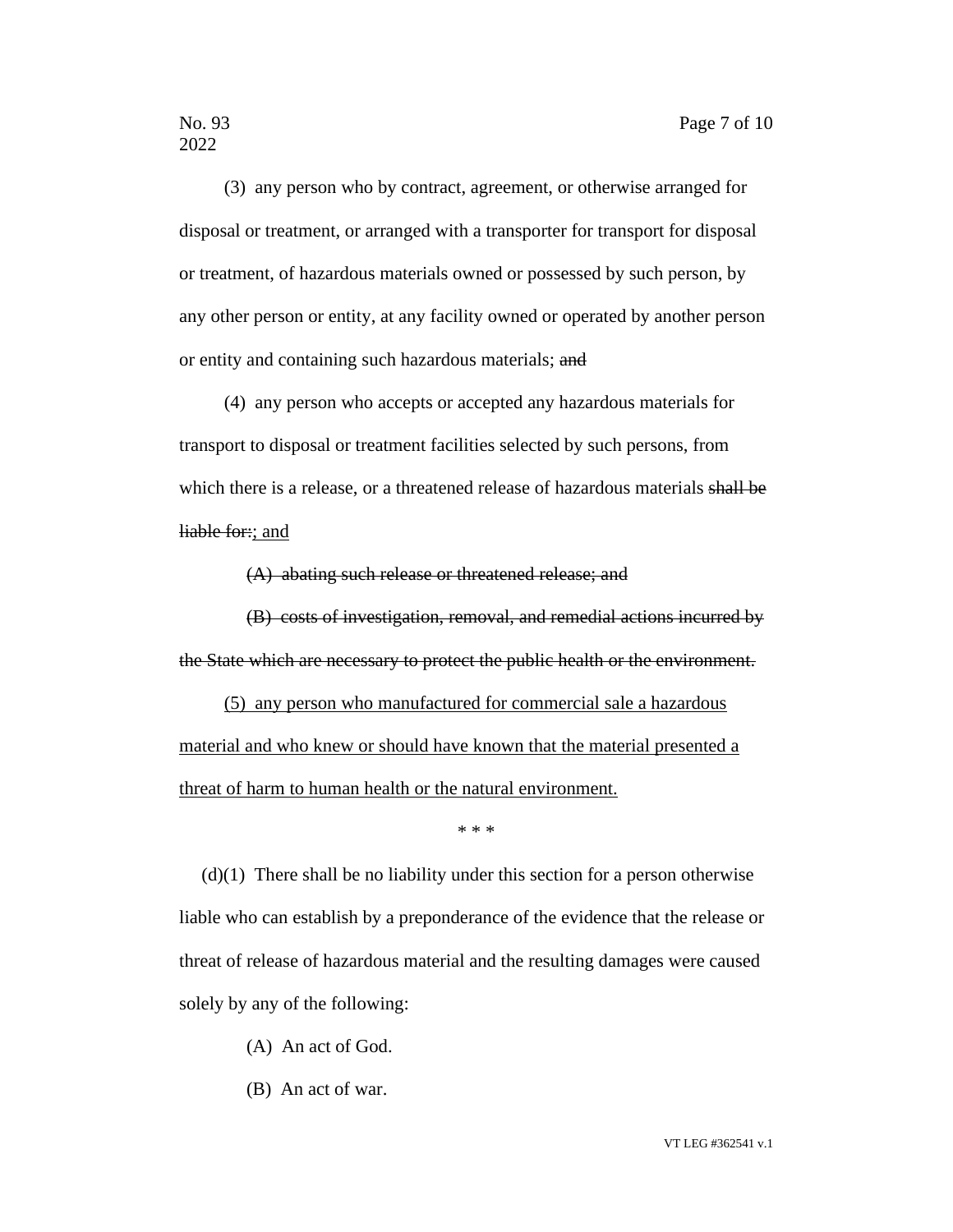(C) An act or omission of a third party other than an employee or agent of the defendant, or other than one whose act or omission occurs in connection with a contractual relationship, existing directly or indirectly, with the defendant. If the sole contractual arrangement arises from a published tariff and acceptance for carriage by a common carrier by rail, for purposes of this section, there shall be considered to be no contractual relationship at all. This subdivision  $(d)(1)(C)$  shall only serve as a defense if the defendant establishes by a preponderance of the evidence:

(i) that the defendant exercised due care with respect to the hazardous material concerned, taking into consideration the characteristics of that hazardous material, in light of all relevant facts and circumstances; and

(ii) that the defendant took precautions against foreseeable acts or omissions of any such third party and the consequences that could foreseeably result from those acts or omissions.

(D) Any combination of subdivisions (A)–(C) of this subdivision (1).

\* \* \*

(5) A person shall not be liable under subdivision (a)(5) of this section, provided that the person demonstrates that he or she provided an adequate warning of the harm posed by the hazardous material known or which should have been known at the time the hazardous material was manufactured.

\* \* \*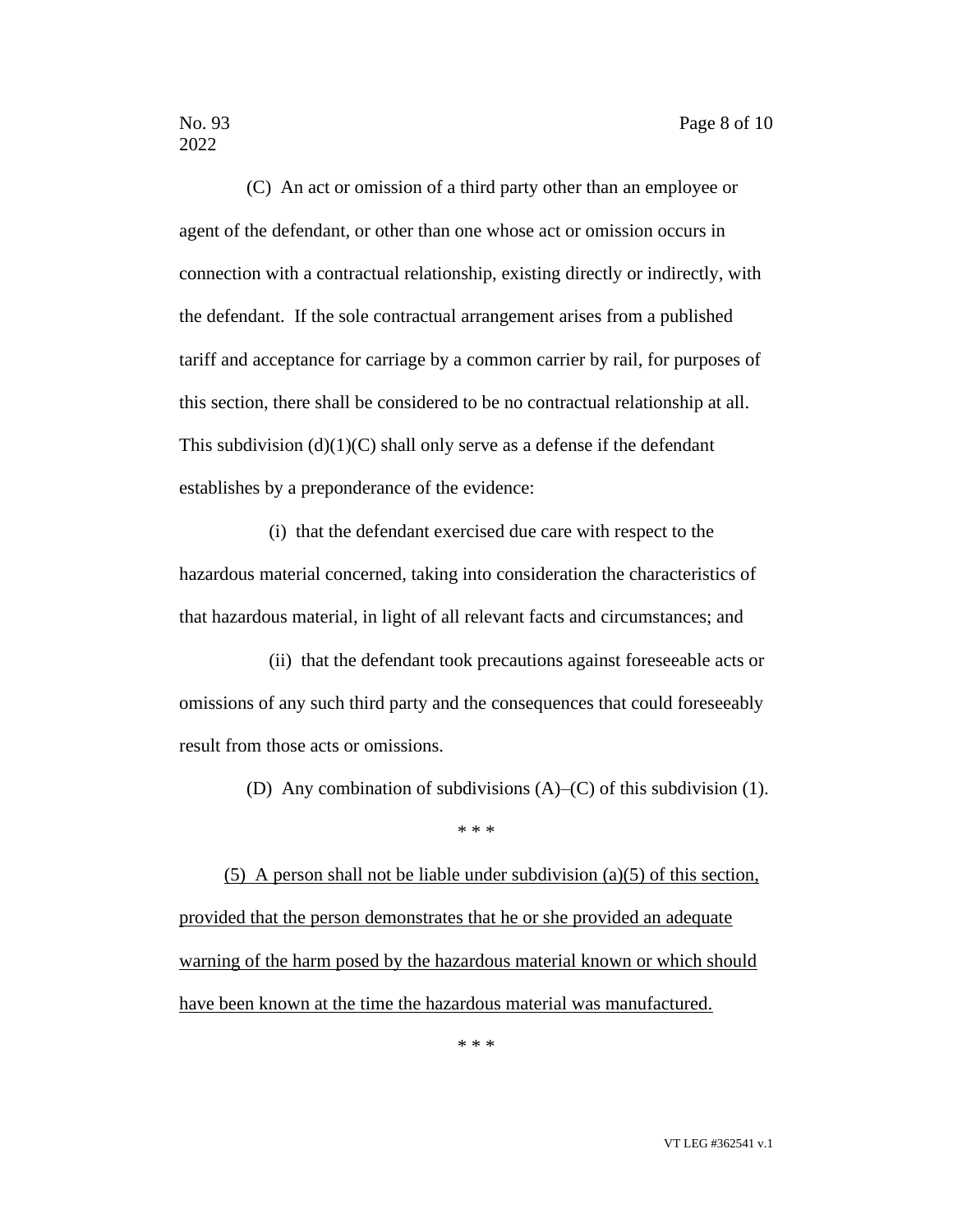(i) In an action brought by the Secretary under this section, a responsible person may implead, or in a separate action a responsible person may sue, another responsible person or persons and may obtain contribution or indemnification, except that a person who is solely liable pursuant to subdivision (a)(5) of this section shall not be able to implead or to sue a person pursuant to this subsection. A responsible person who has resolved its liability to the State under this section through a judicially approved settlement and a secured lender or fiduciary with whom the Secretary has entered into an agreement under subsection (h) of this section shall not be liable for claims for contribution or indemnification regarding matters addressed in the judicially approved settlement or in the agreement. Likewise, a person who has obtained a certificate of completion pursuant to subchapter 3 of this chapter shall not be liable for claims for contribution or indemnification regarding releases or threatened releases described in the approved corrective action plan, as amended. Such a settlement or agreement or certificate of completion does not discharge any other potentially responsible person unless its terms so provide, but it reduces the potential liability of other potentially responsible persons by the relief agreed upon. A secured lender or fiduciary with whom the Secretary has entered into an agreement under subsection (h) of this section may not seek contribution or indemnification on the basis of such agreement from any other potentially responsible person. In any action for contribution or